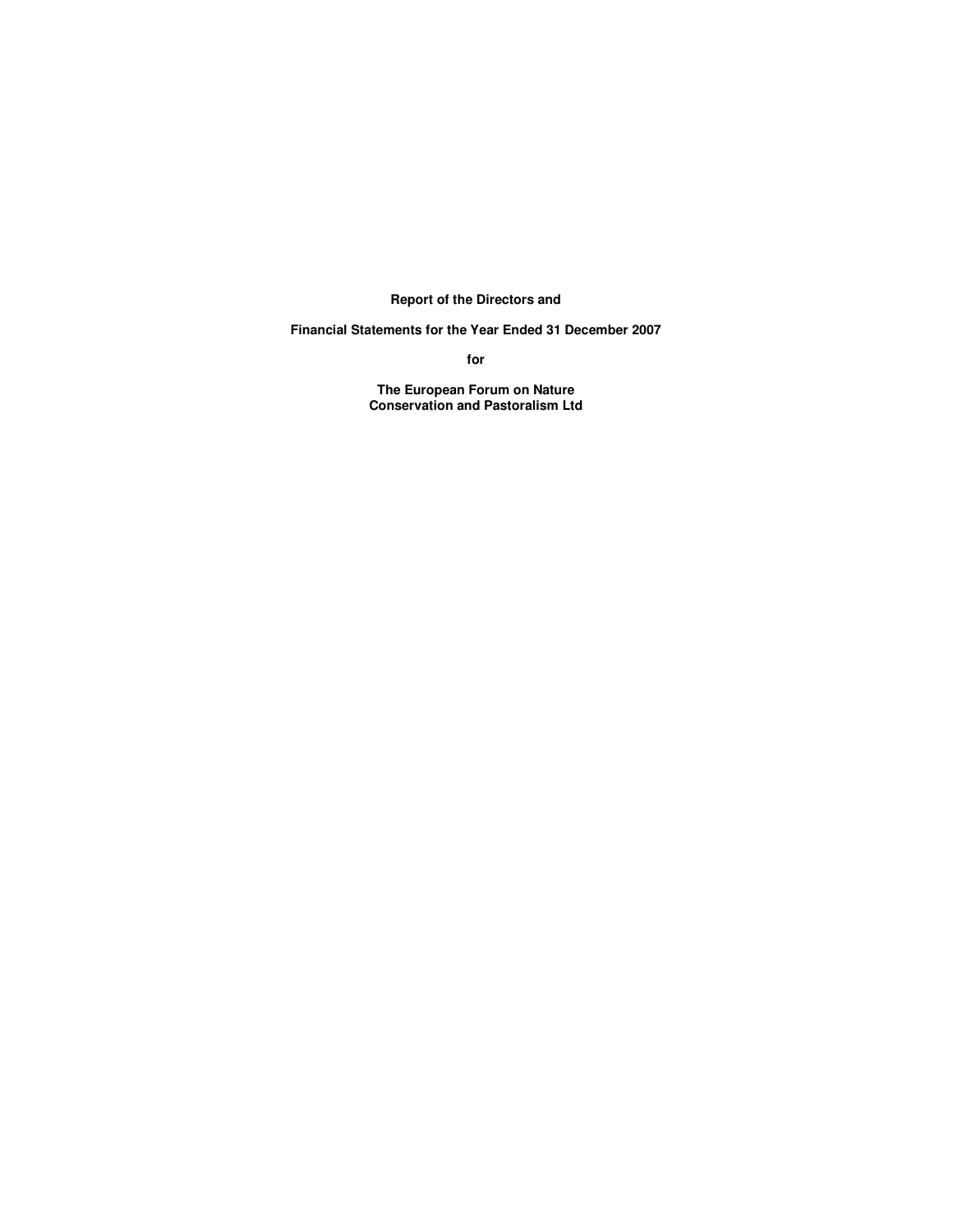**Contents of the Financial Statements for the Year Ended 31 December 2007** 

|                                    | Page |
|------------------------------------|------|
| <b>Company Information</b>         | 1    |
| <b>Report of the Directors</b>     | 2    |
| Report of the Independent Auditors | 3    |
| <b>Profit and Loss Account</b>     | 4    |
| <b>Balance Sheet</b>               | 5    |
| Notes to the Financial Statements  | 6    |
| <b>Profit and Loss Account</b>     | 8    |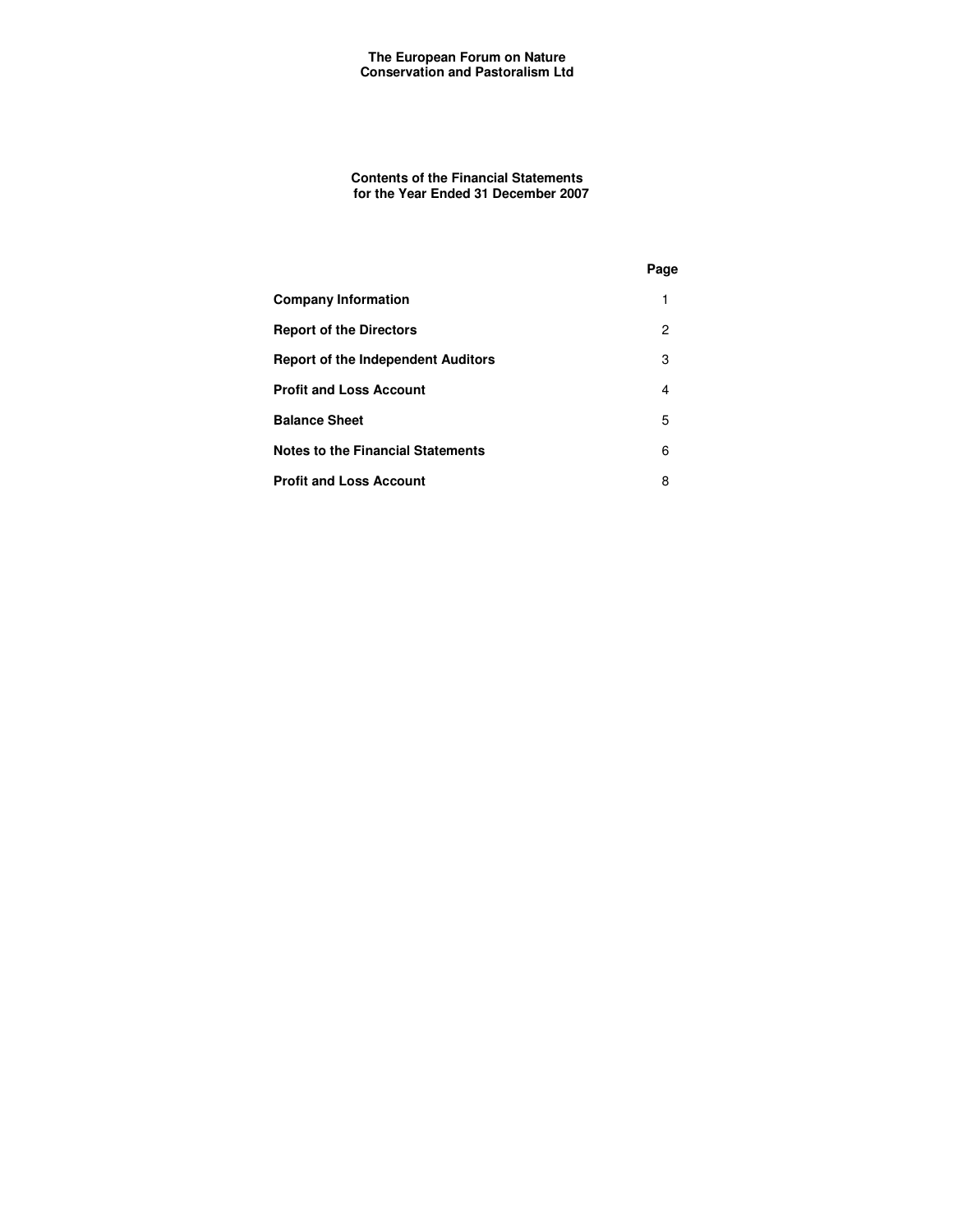## **Company Information for the Year Ended 31 December 2007**

**DIRECTORS:** Dr D I McCracken Dr E M Bignal Dr R Luick D G L Jones

SECRETARY: Dr E M Bignal

**REGISTERED OFFICE:** 32 College Lane

Stratford on Avon CV37 6DD

**REGISTERED NUMBER:** 3150755 (England and Wales)

**AUDITORS:** Campbell Stewart MacLennan & Co Chartered Accountants 8 Wentworth Street Portree Highland IV51 9EJ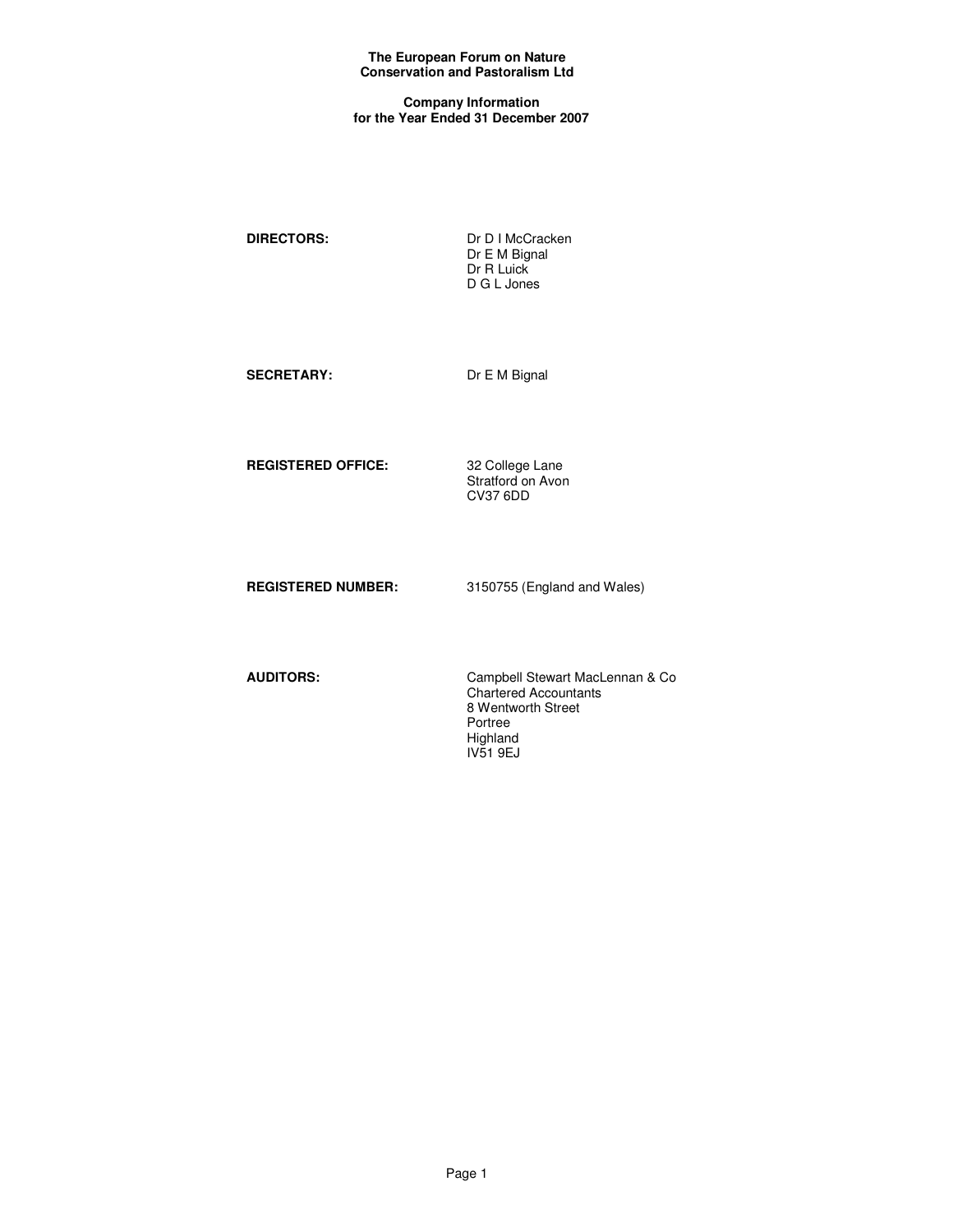# **Report of the Directors for the Year Ended 31 December 2007**

The directors present their report with the financial statements of the company for the year ended 31 December 2007.

# **PRINCIPAL ACTIVITY**

The principal activity of the company in the year under review was that of a non-profit making organisation with its main aim being to increase the understanding of the high nature conservation and cultural value of certain farming systems.

# **DIRECTORS**

The directors shown below have held office during the whole of the period from 1 January 2007 to the date of this report.

Dr D I McCracken Dr E M Bignal Dr R Luick D G L Jones

## **STATEMENT OF DIRECTORS' RESPONSIBILITIES**

The directors are responsible for preparing the financial statements in accordance with applicable law and regulations.

Company law requires the directors to prepare financial statements for each financial year. Under that law the directors have elected to prepare the financial statements in accordance with United Kingdom Generally Accepted Accounting Practice (United Kingdom Accounting Standards and applicable law). The financial statements are required by law to give a true and fair view of the state of affairs of the company and of the profit or loss of the company for that period. In preparing these financial statements, the directors are required to

- select suitable accounting policies and then apply them consistently;
- make judgements and estimates that are reasonable and prudent;
- prepare the financial statements on the going concern basis unless it is inappropriate to presume that the company will continue in business.

The directors are responsible for keeping proper accounting records which disclose with reasonable accuracy at any time the financial position of the company and to enable them to ensure that the financial statements comply with the Companies Act 1985. They are also responsible for safeguarding the assets of the company and hence for taking reasonable steps for the prevention and detection of fraud and other irregularities.

## **STATEMENT AS TO DISCLOSURE OF INFORMATION TO AUDITORS**

........................................................................

So far as the directors are aware, there is no relevant audit information (as defined by Section 234ZA of the Companies Act 1985) of which the company's auditors are unaware, and each director has taken all the steps that he ought to have taken as a director in order to make himself aware of any relevant audit information and to establish that the company's auditors are aware of that information.

# **AUDITORS**

The auditors, Campbell Stewart MacLennan & Co, will be proposed for re-appointment in accordance with Section 385 of the Companies Act 1985.

This report has been prepared in accordance with the special provisions of Part VII of the Companies Act 1985 relating to small companies.

# **ON BEHALF OF THE BOARD:**

Dr E M Bignal - Secretary

Date: 14 August 2008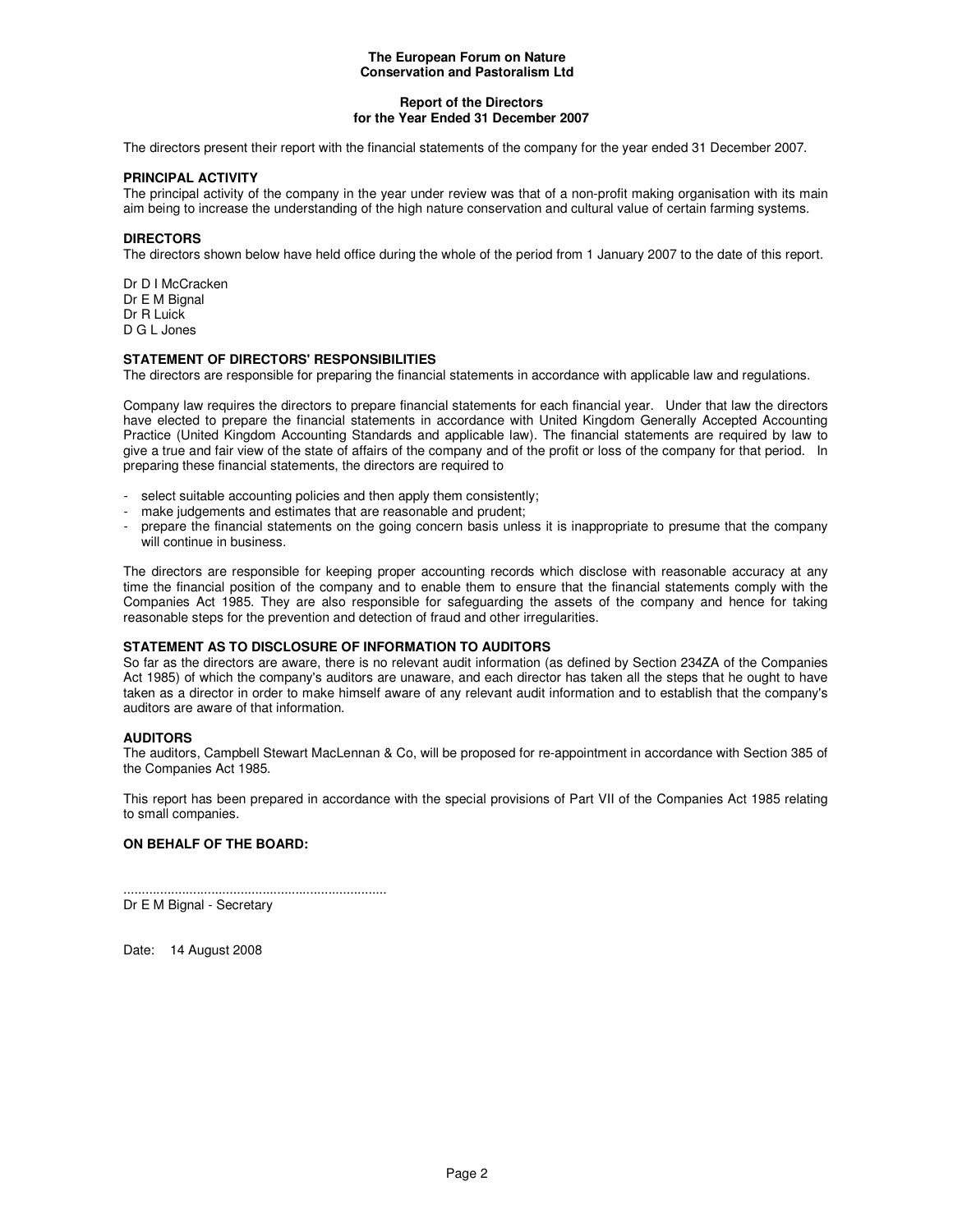### **Report of the Independent Auditors to the Members of The European Forum on Nature Conservation and Pastoralism Ltd**

We have audited the financial statements of The European Forum on Nature Conservation and Pastoralism Ltd for the year ended 31 December 2007 on pages four to seven. These financial statements have been prepared in accordance with the accounting policies set out therein and the requirements of the Financial Reporting Standard for Smaller Entities (effective January 2007).

This report is made solely to the company's members, as a body, in accordance with Section 235 of the Companies Act 1985. Our audit work has been undertaken so that we might state to the company's members those matters we are required to state to them in an auditors' report and for no other purpose. To the fullest extent permitted by law, we do not accept or assume responsibility to anyone other than the company and the company's members as a body, for our audit work, for this report, or for the opinions we have formed.

### **Respective responsibilities of directors and auditors**

The directors' responsibilities for preparing the financial statements in accordance with applicable law and United Kingdom Accounting Standards (United Kingdom Generally Accepted Accounting Practice) are set out on page two.

Our responsibility is to audit the financial statements in accordance with relevant legal and regulatory requirements and International Standards on Auditing (UK and Ireland).

We report to you our opinion as to whether the financial statements give a true and fair view and are properly prepared in accordance with the Companies Act 1985. We also report to you whether in our opinion the information given in the Report of the Directors is consistent with the financial statements.

In addition, we report to you if, in our opinion, the company has not kept proper accounting records, if we have not received all the information and explanations we require for our audit, or if information specified by law regarding directors' remuneration and other transactions is not disclosed.

We read the Report of the Directors and consider the implications for our report if we become aware of any apparent misstatements within it.

## **Basis of audit opinion**

We conducted our audit in accordance with International Standards on Auditing (UK and Ireland) issued by the Auditing Practices Board. An audit includes examination, on a test basis, of evidence relevant to the amounts and disclosures in the financial statements. It also includes an assessment of the significant estimates and judgements made by the directors in the preparation of the financial statements, and of whether the accounting policies are appropriate to the company's circumstances, consistently applied and adequately disclosed.

We planned and performed our audit so as to obtain all the information and explanations which we considered necessary in order to provide us with sufficient evidence to give reasonable assurance that the financial statements are free from material misstatement, whether caused by fraud or other irregularity or error. In forming our opinion we also evaluated the overall adequacy of the presentation of information in the financial statements.

## **Opinion**

In our opinion:

- the financial statements give a true and fair view, in accordance with United Kingdom Generally Accepted Accounting Practice applicable to Smaller Entities, of the state of the company's affairs as at 31 December 2007 and of its profit for the year then ended;
- the financial statements have been properly prepared in accordance with the Companies Act 1985; and
- the information given in the Report of the Directors is consistent with the financial statements.

Campbell Stewart MacLennan & Co Chartered Accountants 8 Wentworth Street Portree Highland IV51 9EJ

Date: 14 August 2008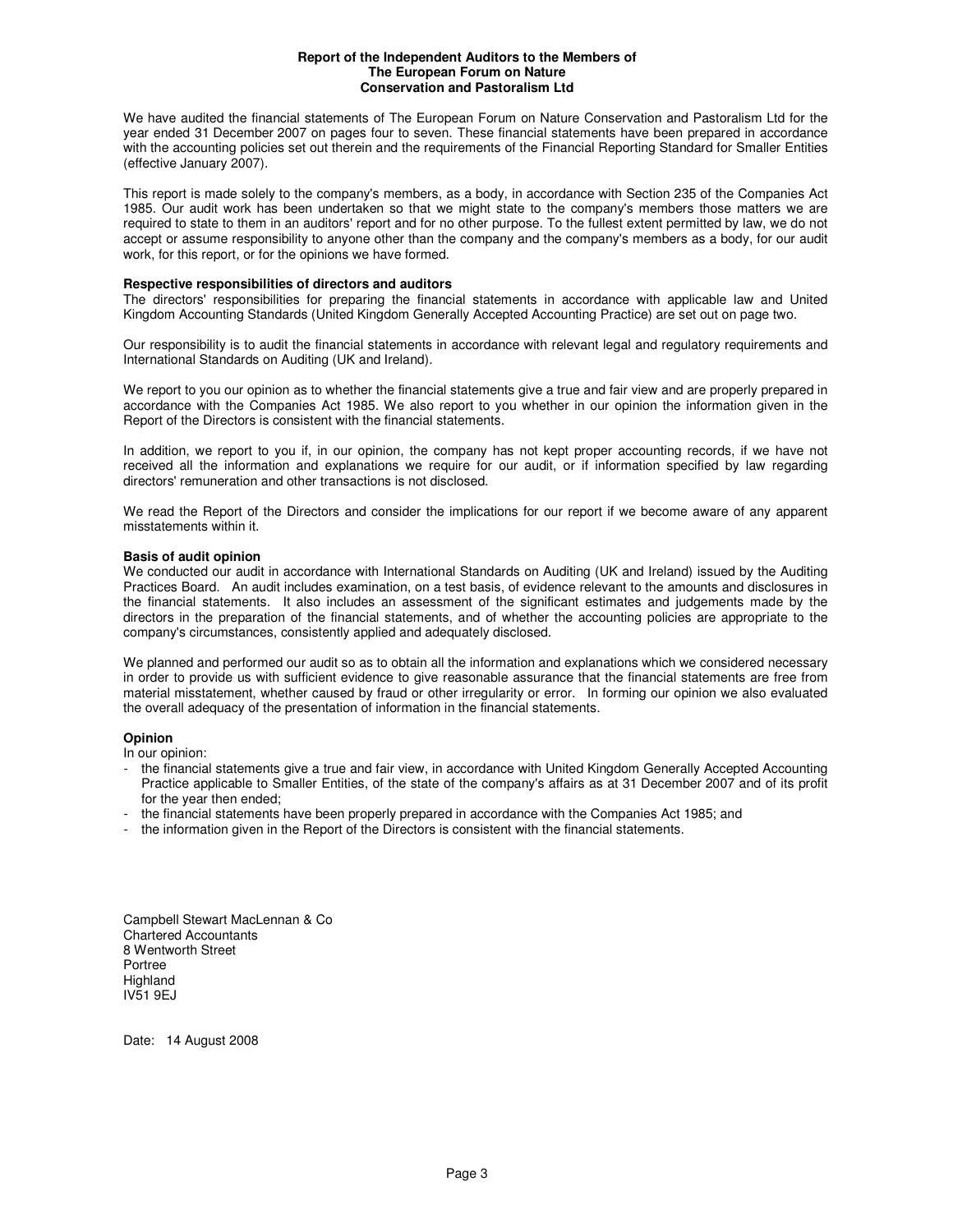# **Profit and Loss Account for the Year Ended 31 December 2007**

|                                                                | <b>Notes</b> | 31.12.07<br>£ | 31.12.06<br>£ |
|----------------------------------------------------------------|--------------|---------------|---------------|
| <b>TURNOVER</b>                                                |              | 29,852        | 13,195        |
| Administrative expenses                                        |              | 186,414       | 123,598       |
|                                                                |              | (156, 562)    | (110, 403)    |
| Other operating income                                         |              | 154,497       | 122,267       |
| <b>OPERATING (LOSS)/PROFIT</b>                                 | 2            | (2,065)       | 11,864        |
| Interest payable and similar charges                           |              | (3, 472)      | 2,259         |
| <b>PROFIT ON ORDINARY ACTIVITIES</b><br><b>BEFORE TAXATION</b> |              | 1,407         | 9,605         |
| Tax on profit on ordinary activities                           | 3            |               |               |
| <b>PROFIT FOR THE FINANCIAL YEAR</b><br><b>AFTER TAXATION</b>  |              | 1,407         | 9,605         |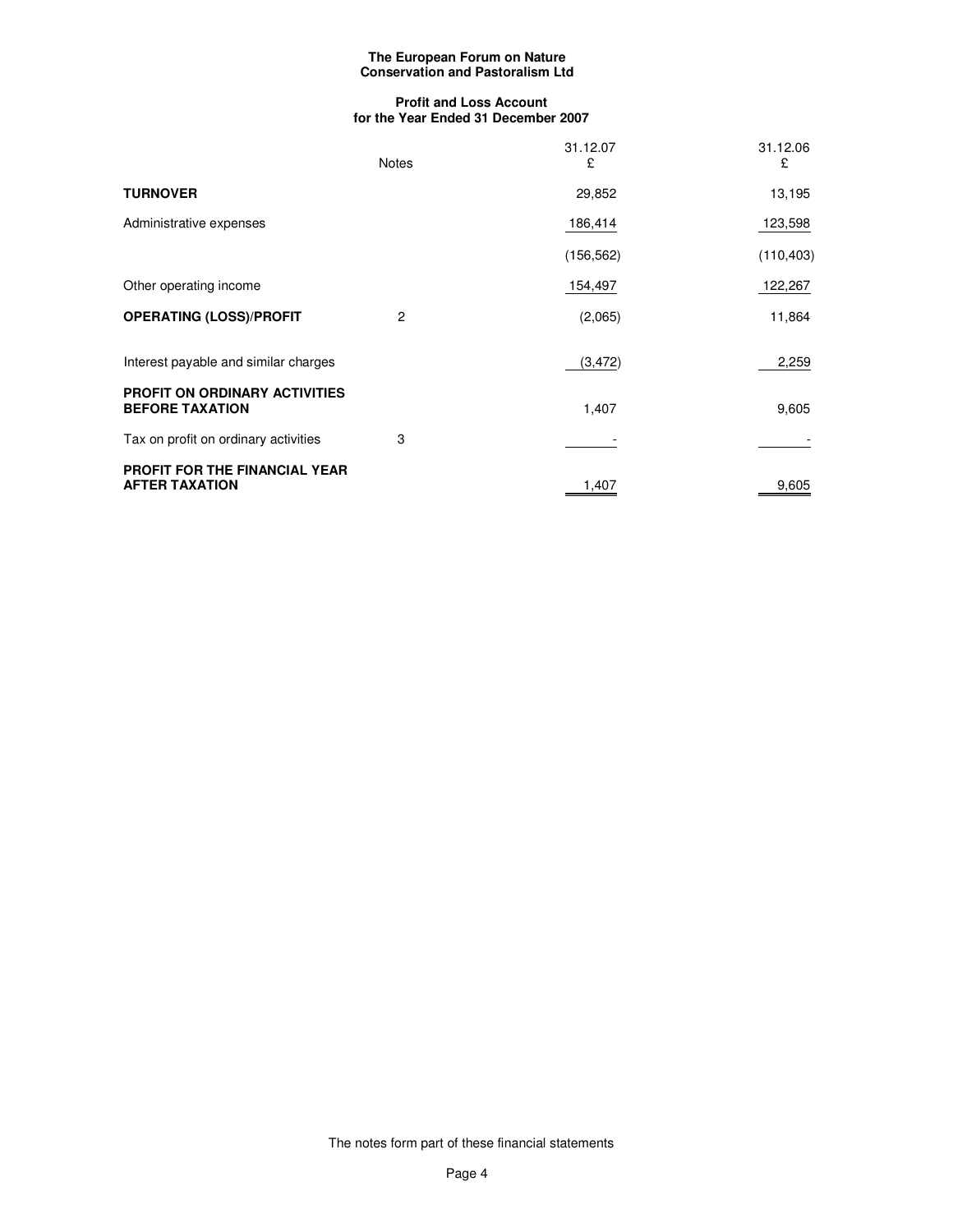# **Balance Sheet 31 December 2007**

|                                                        | <b>Notes</b> | 31.12.07<br>£    | 31.12.06<br>£   |
|--------------------------------------------------------|--------------|------------------|-----------------|
| <b>CURRENT ASSETS</b>                                  |              |                  |                 |
| <b>Debtors</b><br>Cash at bank and in hand             | 4            | 53,111<br>51,500 | 13,645<br>9,890 |
| <b>CREDITORS</b>                                       |              | 104,611          | 23,535          |
| Amounts falling due within one year                    | 5            | 111,879          | 32,210          |
| <b>NET CURRENT LIABILITIES</b>                         |              | (7,268)          | (8,675)         |
| <b>TOTAL ASSETS LESS CURRENT</b><br><b>LIABILITIES</b> |              | (7,268)          | (8,675)         |
| <b>RESERVES</b><br>Profit and loss account             | 6            | (7,268)          | (8,675)         |
|                                                        |              | 7,268            | (8,675)         |

These financial statements have been prepared in accordance with the special provisions of Part VII of the Companies Act 1985 relating to small companies and with the Financial Reporting Standard for Smaller Entities (effective January 2007).

The financial statements were approved by the Board of Directors on 14 August 2008 and were signed on its behalf by:

........................................................................ Dr D I McCracken - Director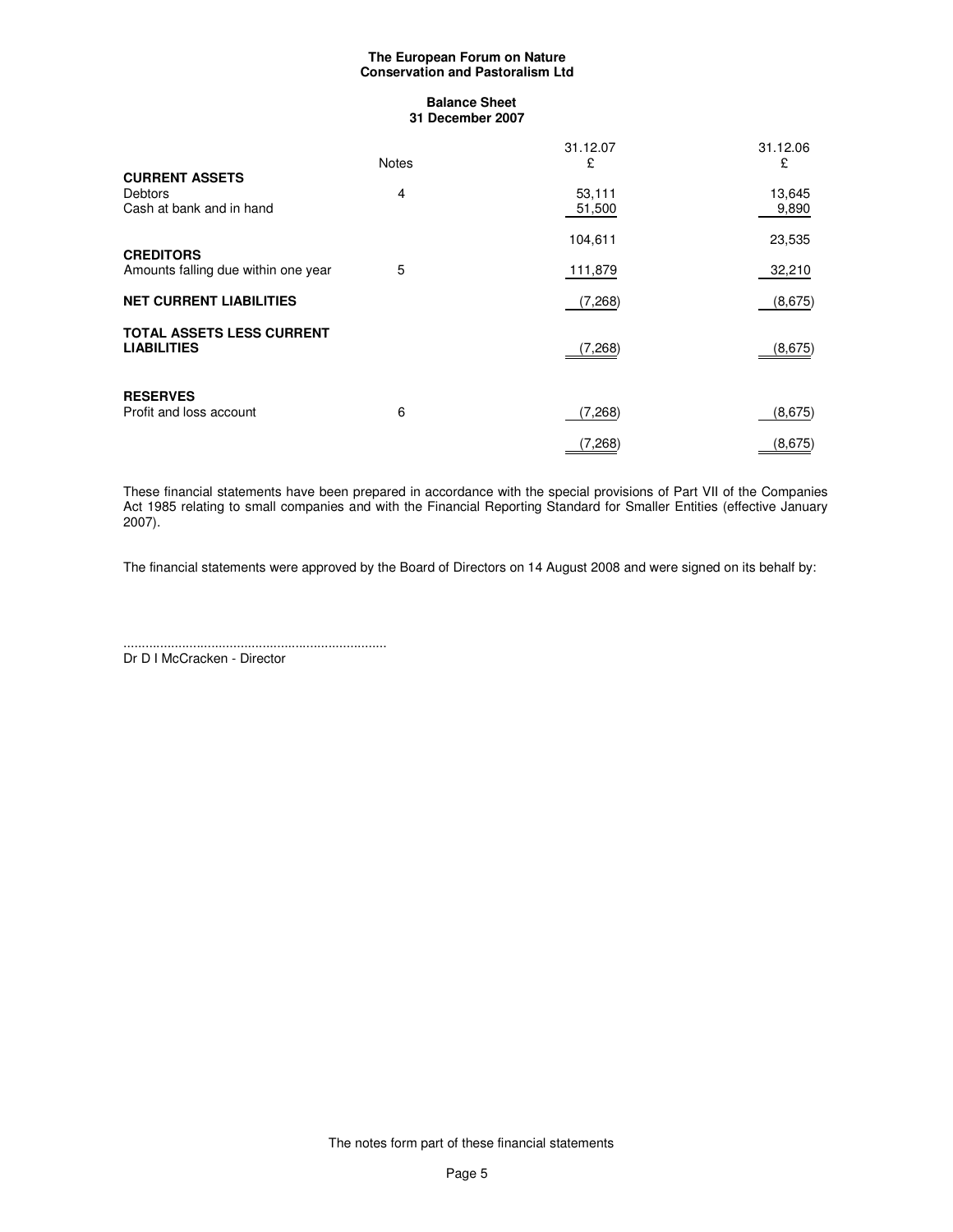## **Notes to the Financial Statements for the Year Ended 31 December 2007**

### 1. **ACCOUNTING POLICIES**

### **Accounting convention**

The financial statements have been prepared under the historical cost convention and in accordance with the Financial Reporting Standard for Smaller Entities (effective January 2007).

#### **Turnover**

The turnover shown in the income and expenditure account represents amounts invoiced during the year.

In respect of long-term contracts and contracts for on-going services, turnover represents amounts the value of work done in the year, including estimates of amounts not invoiced. Turnover on respect of long-term contracts and contracts for on-going services is recognised by reference to the stage of completion.

#### **Deferred tax**

Deferred tax is recognised in respect of all timing differences that have originated but not reversed at the balance sheet date.

#### **Foreign currencies**

Assets and liabilities in foreign currencies are translated into sterling at the rates of exchange ruling at the balance sheet date. Transactions in foreign currencies are translated into sterling at the rate of exchange ruling at the date of transaction. Exchange differences are taken into account in arriving at the operating surplus.

#### **Government grants**

Government grants in respect of capital expenditure are credited to a deferred income account and are released to profit and loss account over the expected useful economic lives of the relevant assets by equal annual instalments. Grants of a revenue nature are credited to income so as to match them with the expenditure to which they relate.

## 2. **OPERATING (LOSS)/PROFIT**

The operating loss (2006 - operating profit) is stated after charging:

| Auditors' remuneration                       | 31.12.07<br><u>3,011</u> | 31.12.06<br>2,300 |
|----------------------------------------------|--------------------------|-------------------|
| Directors' emoluments and other benefits etc | -                        |                   |

# 3. **TAXATION**

#### **Analysis of the tax charge**

No liability to UK corporation tax arose on ordinary activities for the year ended 31 December 2007 nor for the year ended 31 December 2006.

## 4. **DEBTORS: AMOUNTS FALLING DUE WITHIN ONE YEAR**

|    | Trade debtors                                         | 31.12.07<br>53,111 | 31.12.06<br>13,645 |
|----|-------------------------------------------------------|--------------------|--------------------|
| 5. | <b>CREDITORS: AMOUNTS FALLING DUE WITHIN ONE YEAR</b> |                    |                    |
|    |                                                       | 31.12.07<br>£      | 31.12.06           |
|    | Trade creditors                                       | 89.447             | 20,172             |
|    | Other creditors                                       | 22,432             | 12,038             |
|    |                                                       | 111,879            | 32,210             |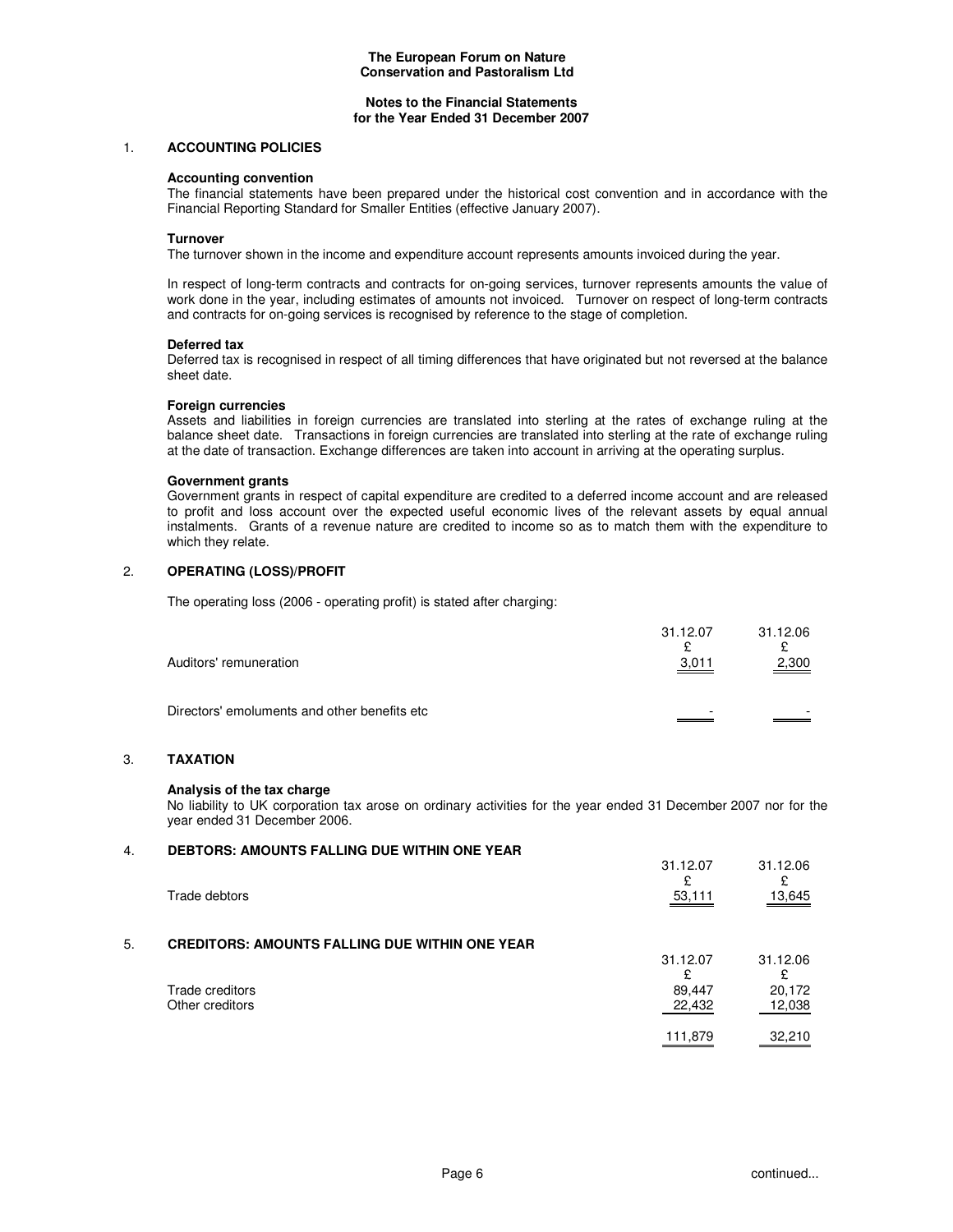**Notes to the Financial Statements - continued for the Year Ended 31 December 2007** 

### 6. **RESERVES**

|                                          | Profit<br>and loss<br>account<br>£ |
|------------------------------------------|------------------------------------|
| At 1 January 2007<br>Profit for the year | (8,675)<br>1,407                   |
| At 31 December 2007                      | (7, 268)                           |

## 7. **RELATED PARTY DISCLOSURES**

During the year ended the 31st December 2007 £14,808 (2006 - £11,375) was charged by Dr. E M Bignal, a Director of the company, for consultancy fees. The balance owing to Dr. E M Bignal at the year end is £2,600 (2006-nil).

Another director of the company, D G L Jones billed consultancy fees of £7,150 to the company which were paid during the year.

## 8. **GOING CONCERN**

The annual deficiency which has existed in previous years has again been reduced during the year.

The company continues to work on fully funded projects and the board feels confident that the company will return to a net asset position and can continue in existence for the foreseeable future.